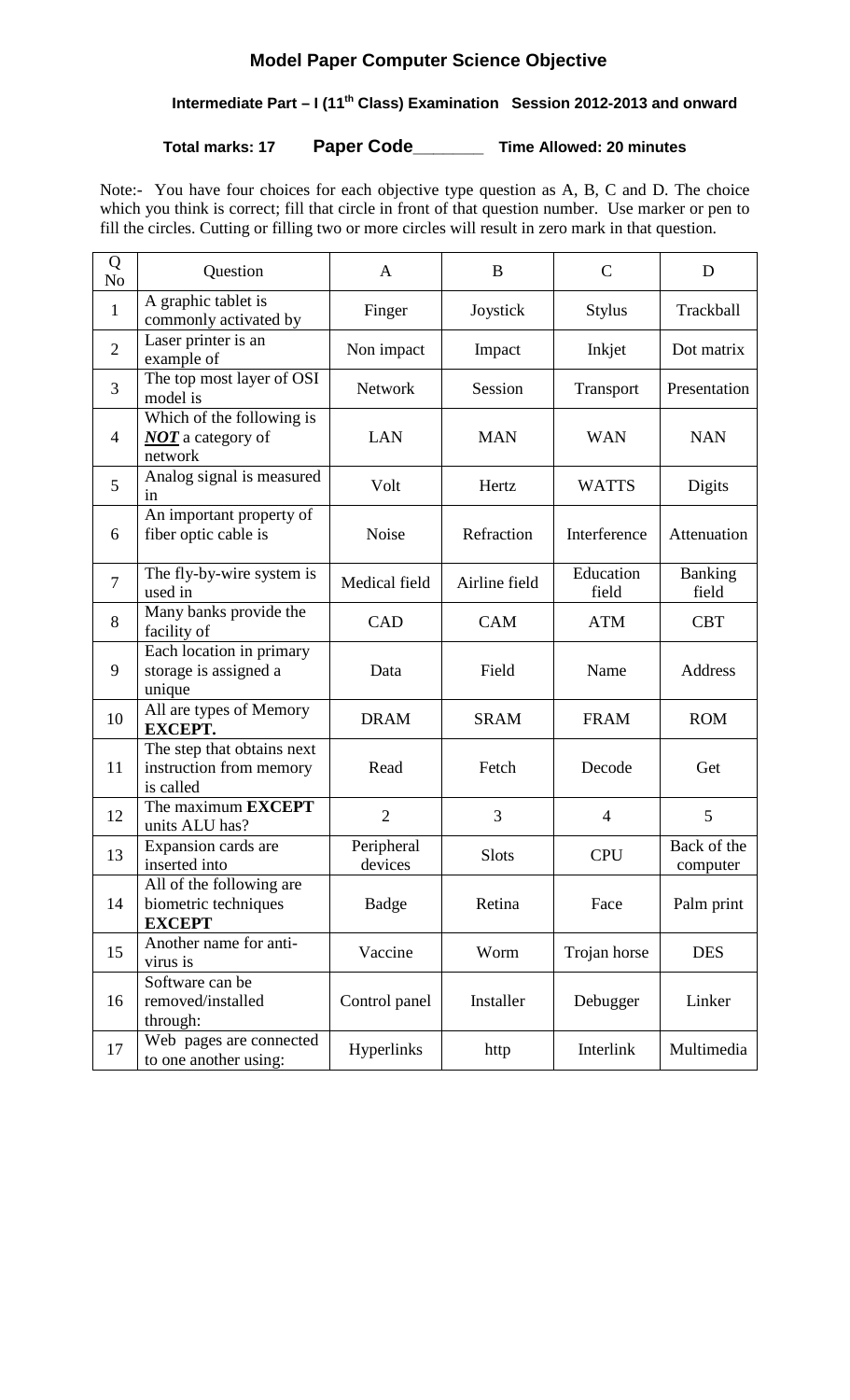### **Model Paper Computer Science Subjective**

## **Intermediate Part – I (11th Class) Examination Session 2012-2013 and onward**

**Total marks: 83** Total marks: 83

## **SECTION ------------I**

#### **2. Answer any Eight (08) parts from the followings: 8×2=16**

- i) Differentiate between data and information.
- ii) Information Technology has made our world a global village. Justify.
- iii) Define barcode.
- iv) Write some benefits of using computer networks.
- v) Star topology is the best topology. Justify.
- vi) Internet is a single network. Explain
- vii) Define analog signal.
- viii) State data representation in computer.
- ix) Define ASCII code.
- x) Explain virus activation in computers.
- xi) Elaborate the importance of backup.
- xii) Give some causes of virus.

#### **3. Answer any Eight (08) parts from the followings: 8×2=16**

i) Describe the function of Arithmetic and Logic Unit.

- ii) State the components included in the computer architecture.
- iii) Define DMA.
- iv) Explain the work of a computer.
- v) RAM is called volatile memory. Justify.
- vi) Differentiate between RAM and ROM.
- vii) Write down the names of different system buses.
- viii) Explain I/O devices.
- ix) Define word processor.
- x) State the use of clipboard in MS Word.
- xi) Elaborate the steps to identify rows and columns in MS Excel.
- xii) List any four functions used in MS Excel.

#### **(P.T.O.)**